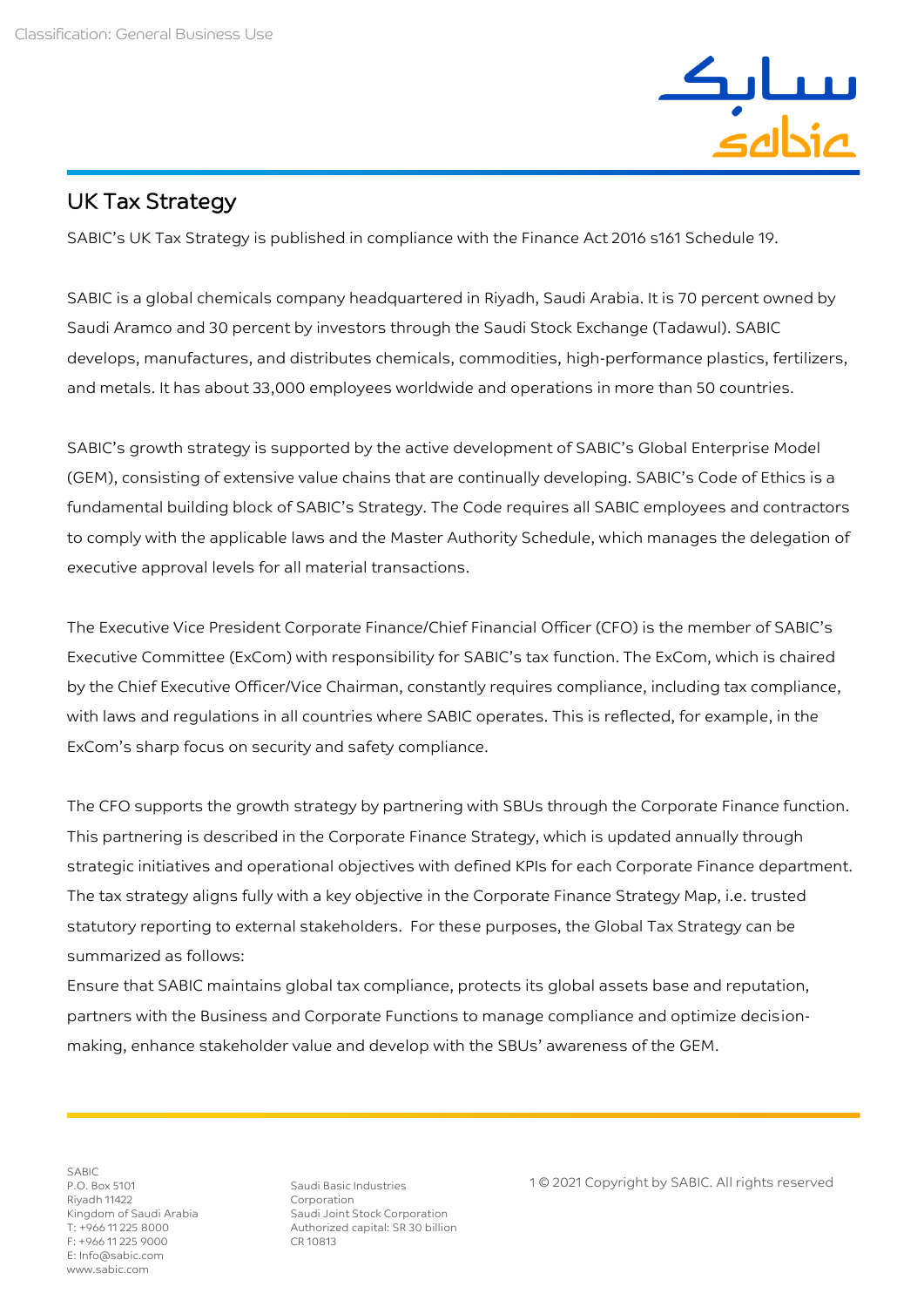## Tax Operations

The strategy for tax operations is to:

- Develop comprehensive tracking of all tax filings and other submissions, ensure timely filings and payments to any tax authority, and have a complete tax compliance report at least quarterly.
- Arrange for SABIC employees and contractors to have adequate knowledge and training to improve continually the management and operation of effective and efficient compliance processes.
- Ensure that tax compliance processes are kept up to date with legislative changes, particularly technology-based requirements.
- Ensure efficient completion of tax audits. Be responsive to document, information and technology requests by tax authorities in a timely, clear and transparent manner and to monitor responsiveness.

## Tax Planning

As the growth strategy drives changes to the GEM through organic growth or transactions, Global Tax will:

- Partner with the SBUs to plan compliant solutions consistent with the capability of SABIC's Enterprise Resource Planning systems, especially where technology is critical to effective tax compliance, e.g. CbCR, and taking into account OECD Guidelines and local tax laws.
- Develop relevant awareness of tax matters to support any GEM compliance.
- Monitor legislation change that could affect optimization decisions in the GEM through a tax planning framework that will identify and assure the long-term, transparent compliance of any GEM changes.
- Claim tax incentives, reliefs and exemptions where appropriate, conditional on full disclosure.
- Engage with tax authorities and enter into formal or informal agreements and cooperative compliance arrangements.
- Avoid taking tax positions that create reputational risk, although a decision by a tax authority on an uncertain tax position may be disputed following due process of law and local best practice.
- Develop technology to support more effective tax compliance, risk management and planning.
- Develop tax management reports describing SABIC's global tax position.
- Be responsive to requests by (non-)governmental agencies or industry associations for taxpayer views on new legislation.

 $\overline{a}$